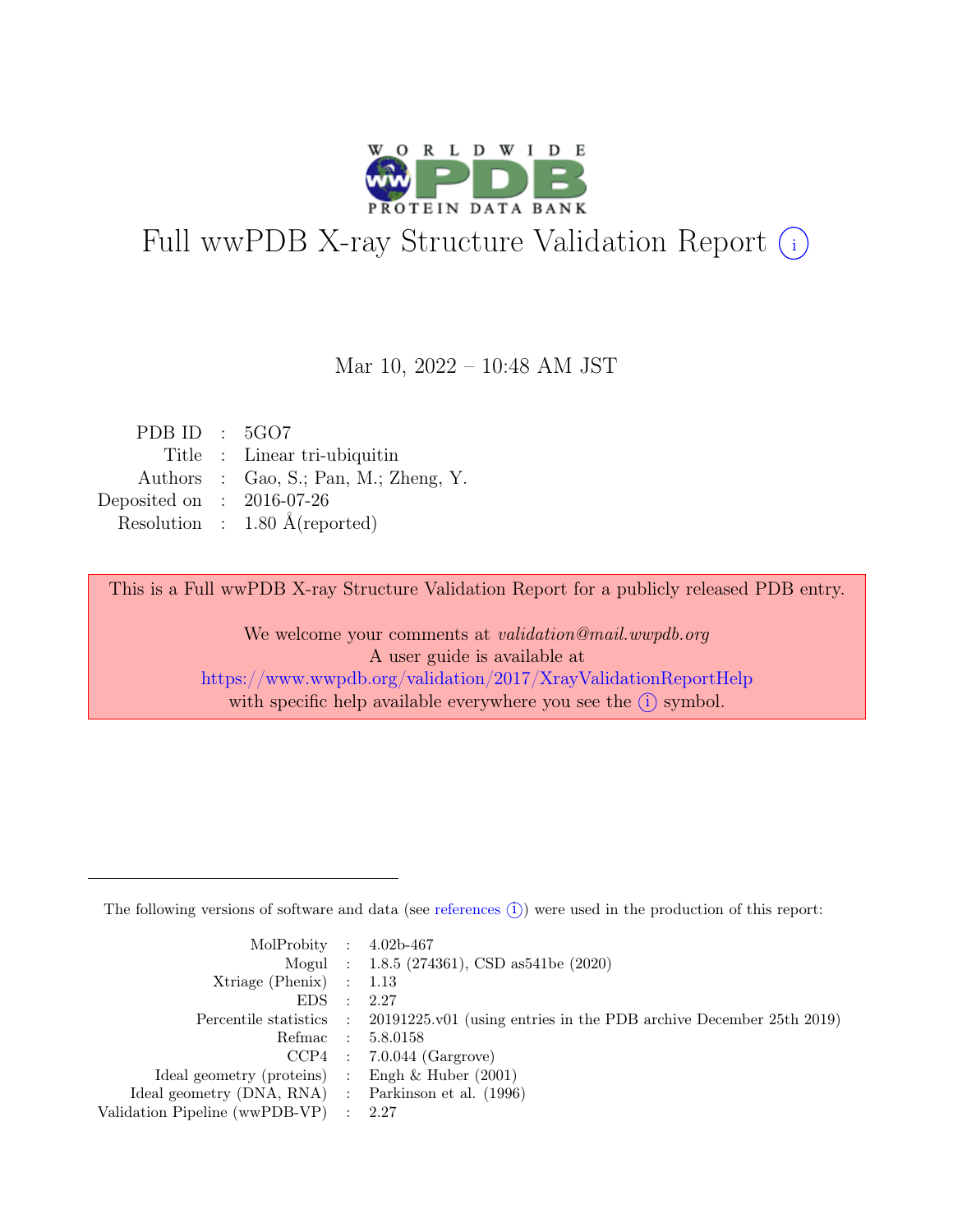## 1 Overall quality at a glance  $(i)$

The following experimental techniques were used to determine the structure: X-RAY DIFFRACTION

The reported resolution of this entry is 1.80 Å.

Percentile scores (ranging between 0-100) for global validation metrics of the entry are shown in the following graphic. The table shows the number of entries on which the scores are based.



| Metric                | Whole archive<br>$(\#Entries)$ | Similar resolution<br>$(\# \text{Entries}, \text{resolution range}(\AA))$ |
|-----------------------|--------------------------------|---------------------------------------------------------------------------|
| $R_{free}$            | 130704                         | 5950 (1.80-1.80)                                                          |
| Clashscore            | 141614                         | 6793 (1.80-1.80)                                                          |
| Ramachandran outliers | 138981                         | 6697 (1.80-1.80)                                                          |
| Sidechain outliers    | 138945                         | 6696 (1.80-1.80)                                                          |
| RSRZ outliers         | 127900                         | $5850(1.80-1.80)$                                                         |

The table below summarises the geometric issues observed across the polymeric chains and their fit to the electron density. The red, orange, yellow and green segments of the lower bar indicate the fraction of residues that contain outliers for  $>=$  3, 2, 1 and 0 types of geometric quality criteria respectively. A grey segment represents the fraction of residues that are not modelled. The numeric value for each fraction is indicated below the corresponding segment, with a dot representing fractions <=5% The upper red bar (where present) indicates the fraction of residues that have poor fit to the electron density. The numeric value is given above the bar.

| Mol | ${\rm Chain \mid Length}$ | Quality of chain |     |
|-----|---------------------------|------------------|-----|
|     | 76                        | 67%              | 26% |
|     | 76                        | 61%              | 37% |

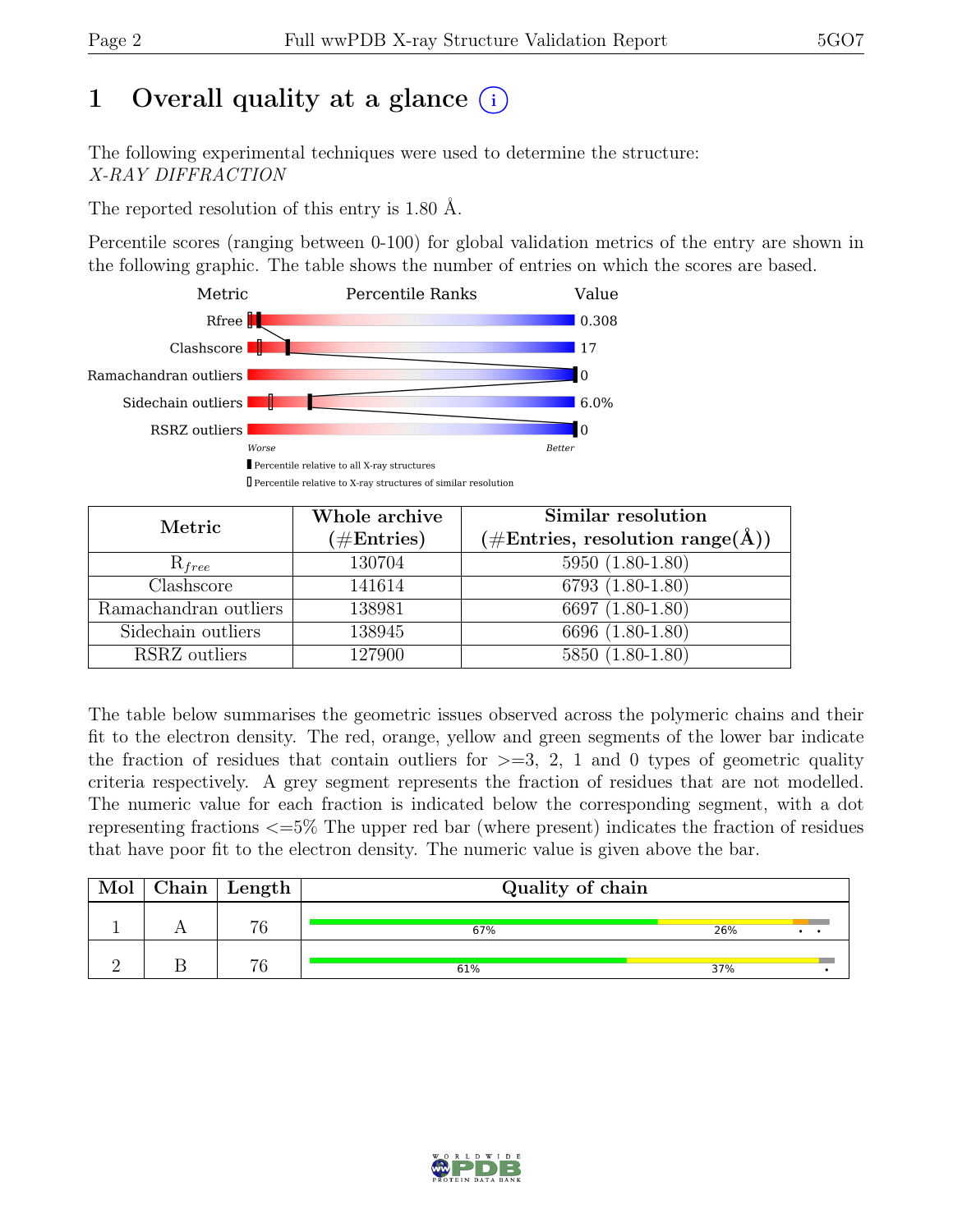## 2 Entry composition  $(i)$

There are 3 unique types of molecules in this entry. The entry contains 1294 atoms, of which 0 are hydrogens and 0 are deuteriums.

In the tables below, the ZeroOcc column contains the number of atoms modelled with zero occupancy, the AltConf column contains the number of residues with at least one atom in alternate conformation and the Trace column contains the number of residues modelled with at most 2 atoms.

• Molecule 1 is a protein called Ubiquitin.

| Mol | ${\rm Chain} \mid$ | Residues | Atoms        |     |    | ZeroOcc   AltConf   Trace |  |  |  |
|-----|--------------------|----------|--------------|-----|----|---------------------------|--|--|--|
|     |                    | 73       | Total<br>582 | 368 | 99 |                           |  |  |  |

• Molecule 2 is a protein (with D amino acids) called D-ubiquitin.

| Mol | $\Box$ Chain   Residues $\Box$ | Atoms        |     |     | ZeroOcc   AltConf   Trace |  |  |
|-----|--------------------------------|--------------|-----|-----|---------------------------|--|--|
|     | 74                             | Total<br>593 | 375 | 103 | -115                      |  |  |

• Molecule 3 is water.

|  | Mol   Chain   Residues | Atoms               | $ZeroOcc \   \$ AltConf |
|--|------------------------|---------------------|-------------------------|
|  | 66                     | Total O<br>66<br>66 |                         |
|  | 53                     | Total O<br>53<br>53 |                         |

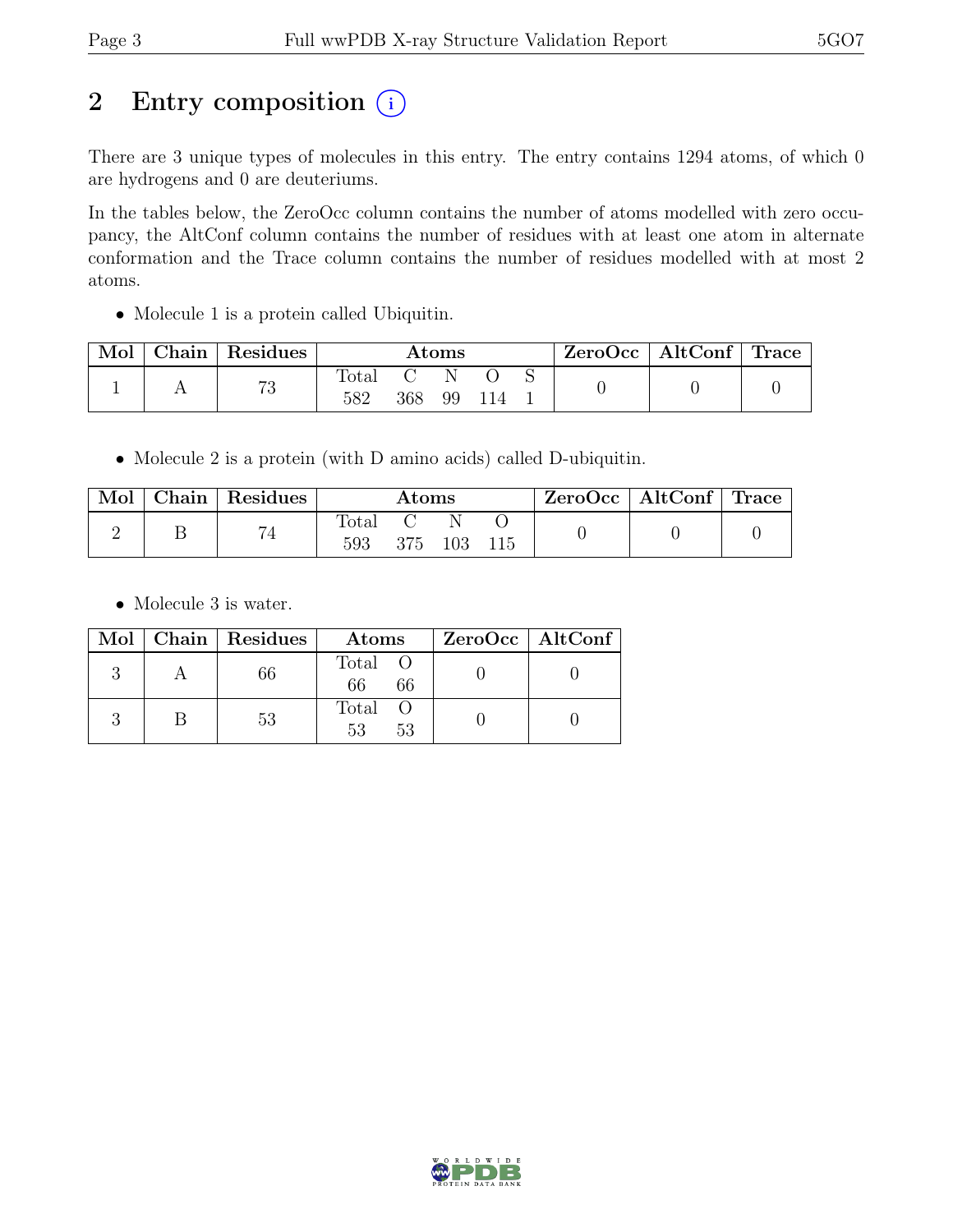## 3 Residue-property plots  $(i)$

These plots are drawn for all protein, RNA, DNA and oligosaccharide chains in the entry. The first graphic for a chain summarises the proportions of the various outlier classes displayed in the second graphic. The second graphic shows the sequence view annotated by issues in geometry and electron density. Residues are color-coded according to the number of geometric quality criteria for which they contain at least one outlier:  $green = 0$ , yellow  $= 1$ , orange  $= 2$  and red  $= 3$  or more. A red dot above a residue indicates a poor fit to the electron density (RSRZ > 2). Stretches of 2 or more consecutive residues without any outlier are shown as a green connector. Residues present in the sample, but not in the model, are shown in grey.



• Molecule 1: Ubiquitin

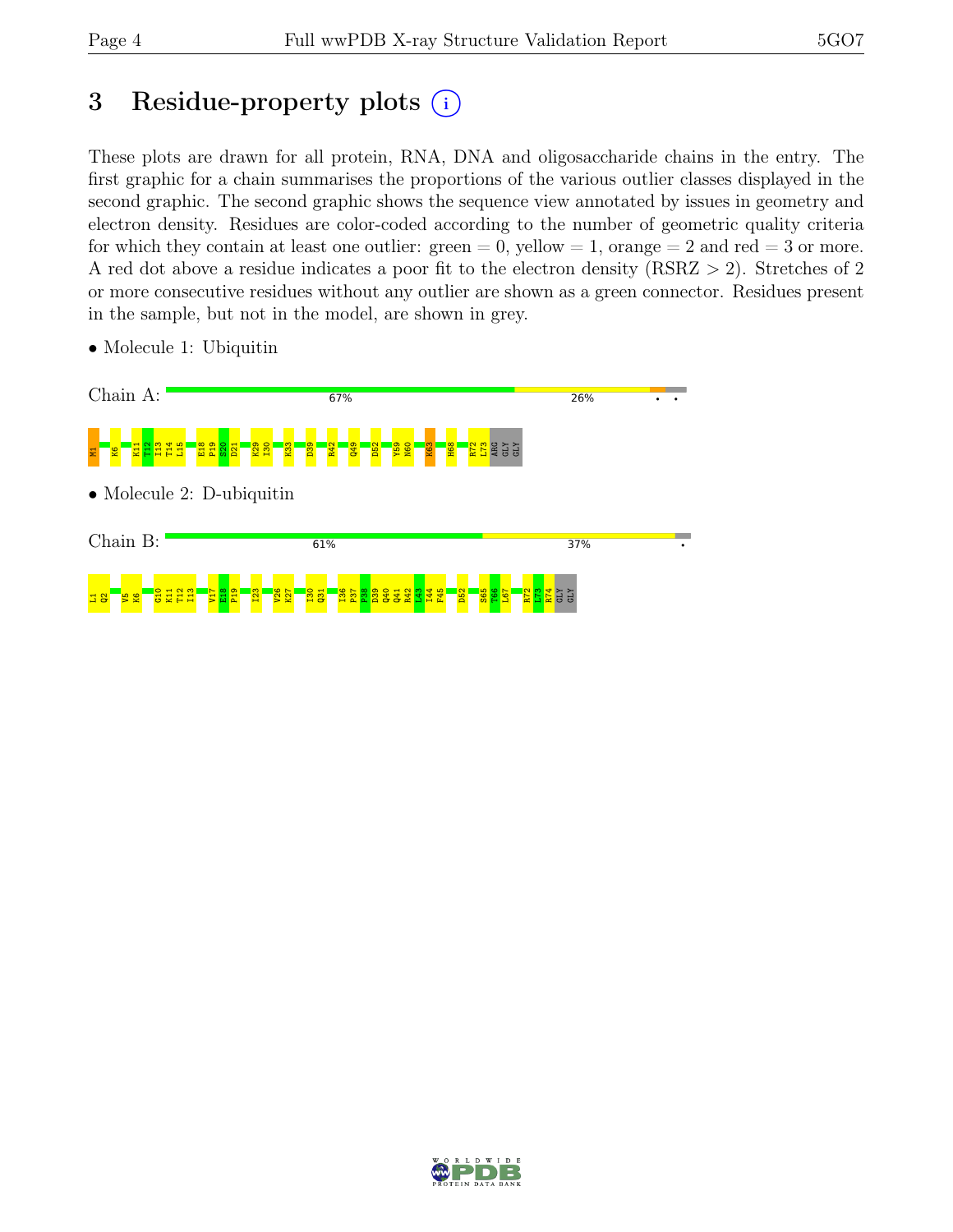## 4 Data and refinement statistics  $(i)$

| Property                                                             | Value                                                 | <b>Source</b>  |
|----------------------------------------------------------------------|-------------------------------------------------------|----------------|
| Space group                                                          | $\overline{P1}$                                       | Depositor      |
| Cell constants                                                       | $30.95\text{\AA}$ $31.12\text{\AA}$ $32.18\text{\AA}$ |                |
| a, b, c, $\alpha$ , $\beta$ , $\gamma$                               | $71.54^\circ$<br>$77.42^\circ$<br>89.44°              | Depositor      |
| Resolution $(A)$                                                     | 30.15<br>$-1.80$                                      | Depositor      |
|                                                                      | 30.15<br>$-1.80$                                      | <b>EDS</b>     |
| % Data completeness                                                  | $\overline{64.7}$ $(30.15-1.80)$                      | Depositor      |
| (in resolution range)                                                | 64.7 $(30.15-1.80)$                                   | <b>EDS</b>     |
| $R_{merge}$                                                          | 0.21                                                  | Depositor      |
| $\mathrm{R}_{sym}$                                                   | (Not available)                                       | Depositor      |
| $\langle I/\sigma(I) \rangle^{-1}$                                   | $2.32 \; (at \; 1.80 \AA)$                            | Xtriage        |
| Refinement program                                                   | PHENIX $(1.10.1 \t 2155: ???)$                        | Depositor      |
|                                                                      | , 0.310<br>0.219                                      | Depositor      |
| $R, R_{free}$                                                        | $0.221$ ,<br>0.308                                    | DCC            |
| $R_{free}$ test set                                                  | 387 reflections $(5.82\%)$                            | wwPDB-VP       |
| Wilson B-factor $(A^2)$                                              | 6.5                                                   | Xtriage        |
| Anisotropy                                                           | 0.336                                                 | Xtriage        |
| Bulk solvent $k_{sol}(e/\mathring{A}^3)$ , $B_{sol}(\mathring{A}^2)$ | $0.32$ , $24.1$                                       | <b>EDS</b>     |
| L-test for twinning <sup>2</sup>                                     | $< L >$ = 0.51, $< L^2 >$ = 0.34                      | <b>Xtriage</b> |
| Estimated twinning fraction                                          | No twinning to report.                                | Xtriage        |
| $F_o, F_c$ correlation                                               | 0.90                                                  | <b>EDS</b>     |
| Total number of atoms                                                | 1294                                                  | wwPDB-VP       |
| Average B, all atoms $(A^2)$                                         | 10.0                                                  | wwPDB-VP       |

Xtriage's analysis on translational NCS is as follows: The analyses of the Patterson function reveals a significant off-origin peak that is 20.43 % of the origin peak, indicating pseudo-translational symmetry. The chance of finding a peak of this or larger height randomly in a structure without pseudo-translational symmetry is equal to 8.7049e-03. The detected translational NCS is most likely also responsible for the elevated intensity ratio.

<sup>&</sup>lt;sup>2</sup>Theoretical values of  $\langle |L| \rangle$ ,  $\langle L^2 \rangle$  for acentric reflections are 0.5, 0.333 respectively for untwinned datasets, and 0.375, 0.2 for perfectly twinned datasets.



<span id="page-4-1"></span><span id="page-4-0"></span><sup>1</sup> Intensities estimated from amplitudes.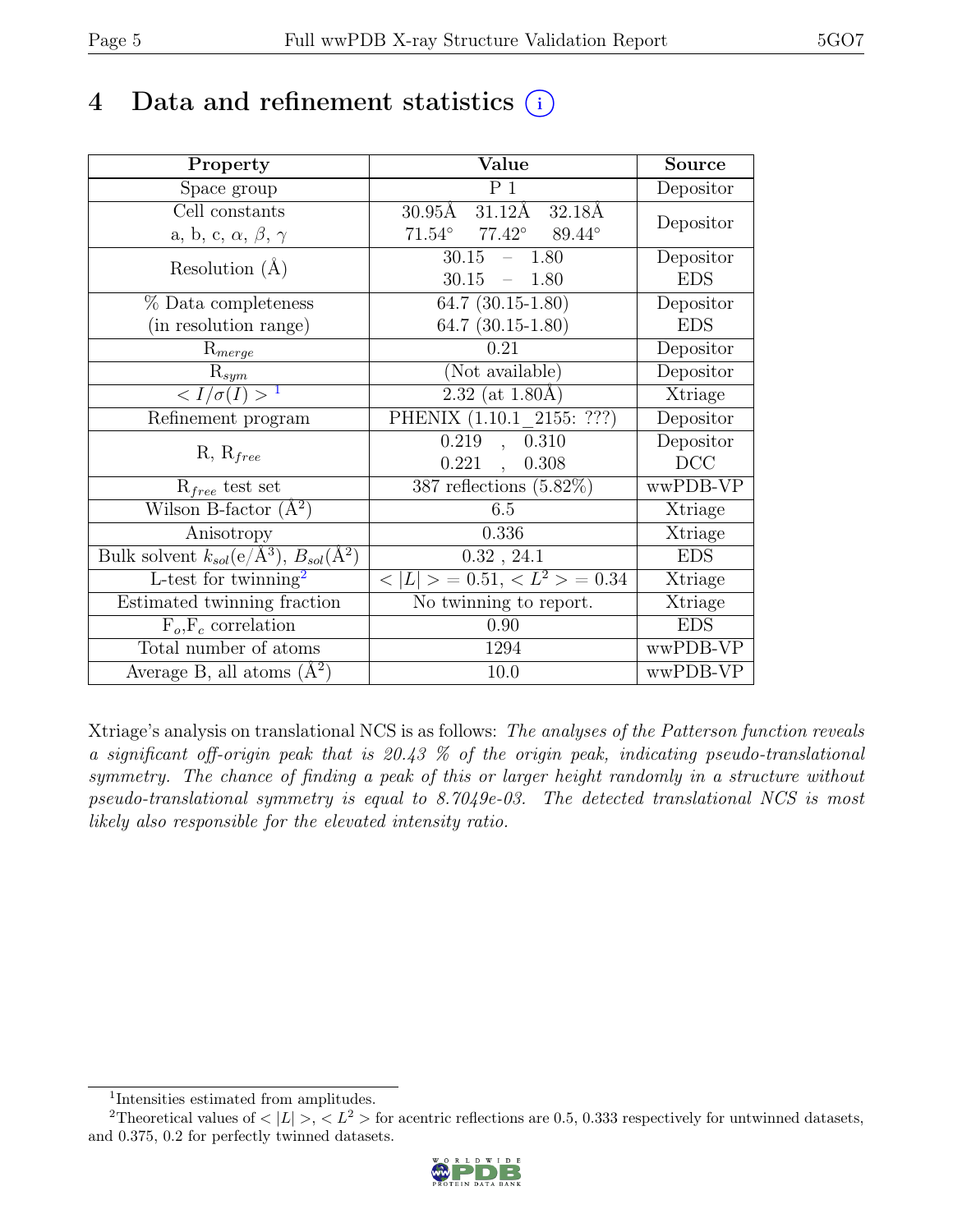## 5 Model quality  $(i)$

### 5.1 Standard geometry (i)

Bond lengths and bond angles in the following residue types are not validated in this section: DPR, DTH, DAS, DGN, DLE, DSN, DGL, DAL, DSG, DLY, DHI, DTY, DNE, DAR, DPN, DIL, DVA

The Z score for a bond length (or angle) is the number of standard deviations the observed value is removed from the expected value. A bond length (or angle) with  $|Z| > 5$  is considered an outlier worth inspection. RMSZ is the root-mean-square of all Z scores of the bond lengths (or angles).

| Mol | Chain |             | Bond lengths | Bond angles |             |  |
|-----|-------|-------------|--------------|-------------|-------------|--|
|     |       | <b>RMSZ</b> | $\# Z  > 5$  | <b>RMSZ</b> | # $ Z  > 5$ |  |
|     |       | 0.37        | 588          | 0.60        | 792         |  |
| 2   |       | 0.38        | 0/12         | 1.14        |             |  |
| ΔP  | A 11  | 0.37        |              | 0.61        |             |  |

There are no bond length outliers.

There are no bond angle outliers.

There are no chirality outliers.

There are no planarity outliers.

#### 5.2 Too-close contacts  $(i)$

In the following table, the Non-H and H(model) columns list the number of non-hydrogen atoms and hydrogen atoms in the chain respectively. The H(added) column lists the number of hydrogen atoms added and optimized by MolProbity. The Clashes column lists the number of clashes within the asymmetric unit, whereas Symm-Clashes lists symmetry-related clashes.

|  |      |      |    | Mol   Chain   Non-H   H(model)   H(added)   Clashes   Symm-Clashes |
|--|------|------|----|--------------------------------------------------------------------|
|  | 582  | 610  |    |                                                                    |
|  | 593  | 563  | 23 |                                                                    |
|  | 66   |      |    |                                                                    |
|  | 53   |      |    |                                                                    |
|  | 1294 | 1173 |    |                                                                    |

The all-atom clashscore is defined as the number of clashes found per 1000 atoms (including hydrogen atoms). The all-atom clashscore for this structure is 17.

All (40) close contacts within the same asymmetric unit are listed below, sorted by their clash magnitude.

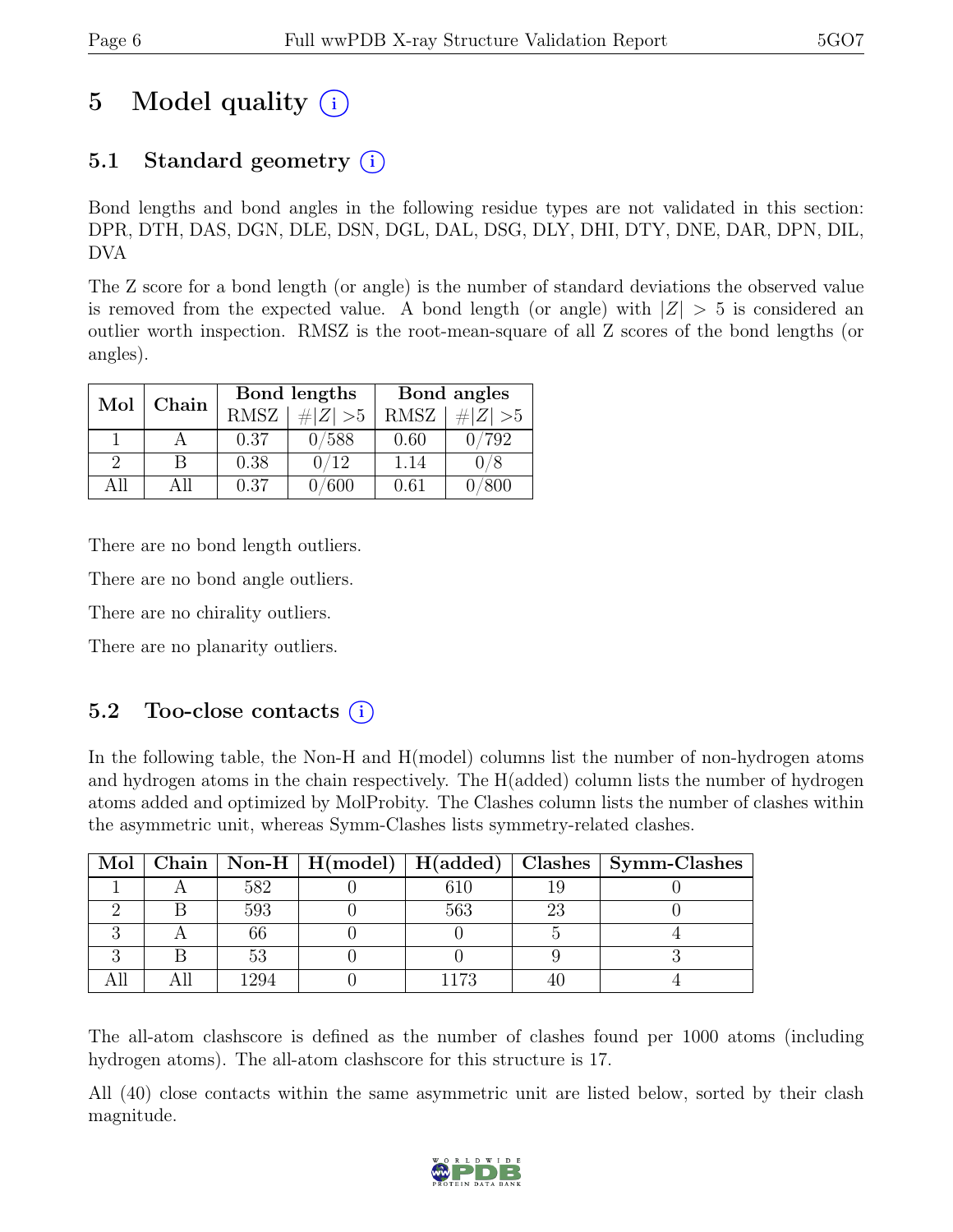| Page 7                     | Full wwPDB X-ray Structure Validation Report |                               | 5GO7                   |  |
|----------------------------|----------------------------------------------|-------------------------------|------------------------|--|
| Atom-1                     | Atom-2                                       | Interatomic<br>distance $(A)$ | Clash<br>overlap $(A)$ |  |
| 2:B:41:DGN:NE2             | 3:B:102:HOH:O                                | 2.15                          | 0.79                   |  |
| 1: A:1: MET: N             | 3:A:104:HOH:O                                | 2.18                          | 0.75                   |  |
| 1:A:14:THR:O               | 1: A: 33: LYS: NZ                            | 2.20                          | 0.74                   |  |
| 2:B:74:DAR:NH1             | 3:B:103:HOH:O                                | 2.21                          | 0.73                   |  |
| 2: B: 6: DLY: NZ           | 2:B:12:DTH:OG1                               | 2.23                          | 0.71                   |  |
| 1:A:15:LEU:HD22            | 1: A:29: LYS: HG3                            | 1.74                          | 0.70                   |  |
| 1: A:39: ASP:OD2           | 3:A:101:HOH:O                                | 2.09                          | 0.69                   |  |
| 2: B:36: DIL:O             | 3:B:102:HOH:O                                | 2.10                          | 0.69                   |  |
| 2:B:11:DLY:NZ              | 3:B:104:HOH:O                                | 2.28                          | 0.66                   |  |
| 1: A:52: ASP:OD2           | 3:A:102:HOH:O                                | 2.14                          | 0.66                   |  |
| 2:B:39:DAS:OD1             | 2:B:39:DAS:N                                 | 2.28                          | 0.65                   |  |
| 2:B:74:DAR:NH2             | 3:B:107:HOH:O                                | 2.29                          | 0.65                   |  |
| 2: B: 45: DPN: HZ          | 3:B:101:HOH:O                                | $\overline{2.02}$             | 0.58                   |  |
| 1:A:1:MET:HE3              | 1:A:19:PRO:HD3                               | 1.84                          | 0.58                   |  |
| 2: B: 13: DIL: HD11        | 2:B:30:DIL:HG12                              | 1.86                          | $\overline{0.57}$      |  |
| 1: A:63: LYS:H             | 1:A:63:LYS:HE2                               | 1.70                          | 0.56                   |  |
| 1:A:15:LEU:HD11            | 1:A:30:ILE:HG13                              | 1.87                          | 0.56                   |  |
| 2:B:72:DAR:HD3             | 3:B:107:HOH:O                                | 2.06                          | 0.55                   |  |
| 2:B:42:DAR:HE              | 2:B:44:DIL:HD11                              | 1.72                          | 0.54                   |  |
| 1:A:42:ARG:HD3             | 1:A:49:GLN:OE1                               | 2.09                          | 0.53                   |  |
| 2:B:27:DLY:NZ              | 2:B:52:DAS:OD1                               | 2.42                          | 0.52                   |  |
| 2:B:37:DPR:HD3             | 2:B:40:DGN:OE1                               | 2.10                          | 0.51                   |  |
| 2:B:1:DNE:HD3              | 2:B:19:DPR:HG3                               | 1.93                          | 0.50                   |  |
| $\alpha$ D $\beta$ DNID NI |                                              | $\sim$ $\mu$                  | $\sim$ $\sim$ $\sim$   |  |

| 2:B:41:DGN:NE2<br>2.15<br>0.79<br>3:B:102:HOH:O<br>1: A:1: MET: N<br>3:A:104:HOH:O<br>2.18<br>0.75<br>1:A:14:THR:O<br>1: A: 33: LYS: NZ<br>2.20<br>0.74<br>2:B:74:DAR:NH1<br>3:B:103:HOH:O<br>2.21<br>0.73<br>2:B:12:DTH:OG1<br>2: B: 6: DLY: NZ<br>2.23<br>0.71<br>1:A:15:LEU:HD22<br>1:A:29:LYS:HG3<br>1.74<br>0.70<br>1:A:39:ASP:OD2<br>3:A:101:HOH:O<br>2.09<br>0.69<br>2.10<br>2: B:36: DIL:O<br>3:B:102:HOH:O<br>0.69<br>2:Bi11:DLY:NZ<br>3:B:104:HOH:O<br>2.28<br>0.66<br>1:A:52:ASP:OD2<br>3:A:102:HOH:O<br>2.14<br>0.66<br>2:B:39:DAS:OD1<br>2: B:39: DAS:N<br>2.28<br>0.65<br>2:B:74:DAR:NH2<br>3:B:107:HOH:O<br>2.29<br>0.65<br>2:B:45:DPN:HZ<br>3:B:101:HOH:O<br>2.02<br>0.58<br>1:A:1:MET:HE3<br>1:A:19:PRO:HD3<br>1.84<br>0.58<br>2:B:13:DIL:HD11<br>2:B:30:DIL:HG12<br>1.86<br>0.57<br>1: A:63: LYS:H<br>1:A:63:LYS:HE2<br>1.70<br>0.56<br>1:A:15:LEU:HD11<br>1:A:30:ILE:HG13<br>1.87<br>0.56<br>2:B:72:DAR:HD3<br>3:B:107:HOH:O<br>2.06<br>0.55<br>2:B:42:DAR:HE<br>2:B:44:DIL:HD11<br>1.72<br>0.54<br>1:A:42:ARG:HD3<br>1:A:49:GLN:OE1<br>2.09<br>0.53<br>2:B:27:DLY:NZ<br>2:B:52:DAS:OD1<br>2.42<br>0.52<br>2:B:40:DGN:OE1<br>2:B:37:DPR:HD3<br>2.10<br>0.51<br>2:B:1:DNE:HD3<br>2: B: 19: DPR: HG3<br>1.93<br>0.50<br>2: B: 1: DNE: N<br>2:B:17:DVA:O<br>2.44<br>0.50<br>1:A:15:LEU:HD22<br>1:A:29:LYS:CG<br>2.43<br>0.47<br>2:B:31:DGN:HB2<br>3:B:102:HOH:O<br>2.14<br>0.46<br>1:A:72:ARG:NH1<br>3:A:113:HOH:O<br>2.48<br>0.45<br>2: B: 1: DNE: O<br>2:B:17:DVA:N<br>2.50<br>0.45<br>1: A:6: LYS: HD3<br>3:B:101:HOH:O<br>2.17<br>0.44<br>1:A:11:LYS:N<br>1:A:11:LYS:HD2<br>2.31<br>0.44<br>2:B:23:DIL:HA<br>2:B:26:DVA:HG23<br>2.00<br>0.44<br>1: A:18: GLU:O<br>1:A:21:ASP:HB2<br>2.18<br>0.43<br>1:A:60:ASN:ND2<br>$2: B:10: GLY: H\overline{A2}$<br>2.33<br>0.43<br>2: B: 5: DVA: HB<br>2:B:67:DLE:HB2<br>2.01<br>0.43<br>2:B:1:DNE:HG3<br>2:B:17:DVA:HG22<br>2.00<br>0.43<br>1:A:42:ARG:HB2<br>1:A:72:ARG:NH1<br>2.34<br>0.43<br>1: A:59: TYR:OH<br>3:A:103:HOH:O<br>2.15<br>0.42<br>2:B:2:DGN:HE21<br>2:B:2:DGN:HB3<br>1.61<br>0.41<br>1:A:68:HIS:NE2<br>2:B:65:DSN:OG<br>2.54<br>0.40<br>1: A:14:THR:O<br>1:A:15:LEU:HD23<br>0.40<br>2.21 |  | distance $(A)$ | overlap $(A)$ |
|----------------------------------------------------------------------------------------------------------------------------------------------------------------------------------------------------------------------------------------------------------------------------------------------------------------------------------------------------------------------------------------------------------------------------------------------------------------------------------------------------------------------------------------------------------------------------------------------------------------------------------------------------------------------------------------------------------------------------------------------------------------------------------------------------------------------------------------------------------------------------------------------------------------------------------------------------------------------------------------------------------------------------------------------------------------------------------------------------------------------------------------------------------------------------------------------------------------------------------------------------------------------------------------------------------------------------------------------------------------------------------------------------------------------------------------------------------------------------------------------------------------------------------------------------------------------------------------------------------------------------------------------------------------------------------------------------------------------------------------------------------------------------------------------------------------------------------------------------------------------------------------------------------------------------------------------------------------------------------------------------------------------------------------------------------------------------------------------------------------------------------------------------------------------|--|----------------|---------------|
|                                                                                                                                                                                                                                                                                                                                                                                                                                                                                                                                                                                                                                                                                                                                                                                                                                                                                                                                                                                                                                                                                                                                                                                                                                                                                                                                                                                                                                                                                                                                                                                                                                                                                                                                                                                                                                                                                                                                                                                                                                                                                                                                                                      |  |                |               |
|                                                                                                                                                                                                                                                                                                                                                                                                                                                                                                                                                                                                                                                                                                                                                                                                                                                                                                                                                                                                                                                                                                                                                                                                                                                                                                                                                                                                                                                                                                                                                                                                                                                                                                                                                                                                                                                                                                                                                                                                                                                                                                                                                                      |  |                |               |
|                                                                                                                                                                                                                                                                                                                                                                                                                                                                                                                                                                                                                                                                                                                                                                                                                                                                                                                                                                                                                                                                                                                                                                                                                                                                                                                                                                                                                                                                                                                                                                                                                                                                                                                                                                                                                                                                                                                                                                                                                                                                                                                                                                      |  |                |               |
|                                                                                                                                                                                                                                                                                                                                                                                                                                                                                                                                                                                                                                                                                                                                                                                                                                                                                                                                                                                                                                                                                                                                                                                                                                                                                                                                                                                                                                                                                                                                                                                                                                                                                                                                                                                                                                                                                                                                                                                                                                                                                                                                                                      |  |                |               |
|                                                                                                                                                                                                                                                                                                                                                                                                                                                                                                                                                                                                                                                                                                                                                                                                                                                                                                                                                                                                                                                                                                                                                                                                                                                                                                                                                                                                                                                                                                                                                                                                                                                                                                                                                                                                                                                                                                                                                                                                                                                                                                                                                                      |  |                |               |
|                                                                                                                                                                                                                                                                                                                                                                                                                                                                                                                                                                                                                                                                                                                                                                                                                                                                                                                                                                                                                                                                                                                                                                                                                                                                                                                                                                                                                                                                                                                                                                                                                                                                                                                                                                                                                                                                                                                                                                                                                                                                                                                                                                      |  |                |               |
|                                                                                                                                                                                                                                                                                                                                                                                                                                                                                                                                                                                                                                                                                                                                                                                                                                                                                                                                                                                                                                                                                                                                                                                                                                                                                                                                                                                                                                                                                                                                                                                                                                                                                                                                                                                                                                                                                                                                                                                                                                                                                                                                                                      |  |                |               |
|                                                                                                                                                                                                                                                                                                                                                                                                                                                                                                                                                                                                                                                                                                                                                                                                                                                                                                                                                                                                                                                                                                                                                                                                                                                                                                                                                                                                                                                                                                                                                                                                                                                                                                                                                                                                                                                                                                                                                                                                                                                                                                                                                                      |  |                |               |
|                                                                                                                                                                                                                                                                                                                                                                                                                                                                                                                                                                                                                                                                                                                                                                                                                                                                                                                                                                                                                                                                                                                                                                                                                                                                                                                                                                                                                                                                                                                                                                                                                                                                                                                                                                                                                                                                                                                                                                                                                                                                                                                                                                      |  |                |               |
|                                                                                                                                                                                                                                                                                                                                                                                                                                                                                                                                                                                                                                                                                                                                                                                                                                                                                                                                                                                                                                                                                                                                                                                                                                                                                                                                                                                                                                                                                                                                                                                                                                                                                                                                                                                                                                                                                                                                                                                                                                                                                                                                                                      |  |                |               |
|                                                                                                                                                                                                                                                                                                                                                                                                                                                                                                                                                                                                                                                                                                                                                                                                                                                                                                                                                                                                                                                                                                                                                                                                                                                                                                                                                                                                                                                                                                                                                                                                                                                                                                                                                                                                                                                                                                                                                                                                                                                                                                                                                                      |  |                |               |
|                                                                                                                                                                                                                                                                                                                                                                                                                                                                                                                                                                                                                                                                                                                                                                                                                                                                                                                                                                                                                                                                                                                                                                                                                                                                                                                                                                                                                                                                                                                                                                                                                                                                                                                                                                                                                                                                                                                                                                                                                                                                                                                                                                      |  |                |               |
|                                                                                                                                                                                                                                                                                                                                                                                                                                                                                                                                                                                                                                                                                                                                                                                                                                                                                                                                                                                                                                                                                                                                                                                                                                                                                                                                                                                                                                                                                                                                                                                                                                                                                                                                                                                                                                                                                                                                                                                                                                                                                                                                                                      |  |                |               |
|                                                                                                                                                                                                                                                                                                                                                                                                                                                                                                                                                                                                                                                                                                                                                                                                                                                                                                                                                                                                                                                                                                                                                                                                                                                                                                                                                                                                                                                                                                                                                                                                                                                                                                                                                                                                                                                                                                                                                                                                                                                                                                                                                                      |  |                |               |
|                                                                                                                                                                                                                                                                                                                                                                                                                                                                                                                                                                                                                                                                                                                                                                                                                                                                                                                                                                                                                                                                                                                                                                                                                                                                                                                                                                                                                                                                                                                                                                                                                                                                                                                                                                                                                                                                                                                                                                                                                                                                                                                                                                      |  |                |               |
|                                                                                                                                                                                                                                                                                                                                                                                                                                                                                                                                                                                                                                                                                                                                                                                                                                                                                                                                                                                                                                                                                                                                                                                                                                                                                                                                                                                                                                                                                                                                                                                                                                                                                                                                                                                                                                                                                                                                                                                                                                                                                                                                                                      |  |                |               |
|                                                                                                                                                                                                                                                                                                                                                                                                                                                                                                                                                                                                                                                                                                                                                                                                                                                                                                                                                                                                                                                                                                                                                                                                                                                                                                                                                                                                                                                                                                                                                                                                                                                                                                                                                                                                                                                                                                                                                                                                                                                                                                                                                                      |  |                |               |
|                                                                                                                                                                                                                                                                                                                                                                                                                                                                                                                                                                                                                                                                                                                                                                                                                                                                                                                                                                                                                                                                                                                                                                                                                                                                                                                                                                                                                                                                                                                                                                                                                                                                                                                                                                                                                                                                                                                                                                                                                                                                                                                                                                      |  |                |               |
|                                                                                                                                                                                                                                                                                                                                                                                                                                                                                                                                                                                                                                                                                                                                                                                                                                                                                                                                                                                                                                                                                                                                                                                                                                                                                                                                                                                                                                                                                                                                                                                                                                                                                                                                                                                                                                                                                                                                                                                                                                                                                                                                                                      |  |                |               |
|                                                                                                                                                                                                                                                                                                                                                                                                                                                                                                                                                                                                                                                                                                                                                                                                                                                                                                                                                                                                                                                                                                                                                                                                                                                                                                                                                                                                                                                                                                                                                                                                                                                                                                                                                                                                                                                                                                                                                                                                                                                                                                                                                                      |  |                |               |
|                                                                                                                                                                                                                                                                                                                                                                                                                                                                                                                                                                                                                                                                                                                                                                                                                                                                                                                                                                                                                                                                                                                                                                                                                                                                                                                                                                                                                                                                                                                                                                                                                                                                                                                                                                                                                                                                                                                                                                                                                                                                                                                                                                      |  |                |               |
|                                                                                                                                                                                                                                                                                                                                                                                                                                                                                                                                                                                                                                                                                                                                                                                                                                                                                                                                                                                                                                                                                                                                                                                                                                                                                                                                                                                                                                                                                                                                                                                                                                                                                                                                                                                                                                                                                                                                                                                                                                                                                                                                                                      |  |                |               |
|                                                                                                                                                                                                                                                                                                                                                                                                                                                                                                                                                                                                                                                                                                                                                                                                                                                                                                                                                                                                                                                                                                                                                                                                                                                                                                                                                                                                                                                                                                                                                                                                                                                                                                                                                                                                                                                                                                                                                                                                                                                                                                                                                                      |  |                |               |
|                                                                                                                                                                                                                                                                                                                                                                                                                                                                                                                                                                                                                                                                                                                                                                                                                                                                                                                                                                                                                                                                                                                                                                                                                                                                                                                                                                                                                                                                                                                                                                                                                                                                                                                                                                                                                                                                                                                                                                                                                                                                                                                                                                      |  |                |               |
|                                                                                                                                                                                                                                                                                                                                                                                                                                                                                                                                                                                                                                                                                                                                                                                                                                                                                                                                                                                                                                                                                                                                                                                                                                                                                                                                                                                                                                                                                                                                                                                                                                                                                                                                                                                                                                                                                                                                                                                                                                                                                                                                                                      |  |                |               |
|                                                                                                                                                                                                                                                                                                                                                                                                                                                                                                                                                                                                                                                                                                                                                                                                                                                                                                                                                                                                                                                                                                                                                                                                                                                                                                                                                                                                                                                                                                                                                                                                                                                                                                                                                                                                                                                                                                                                                                                                                                                                                                                                                                      |  |                |               |
|                                                                                                                                                                                                                                                                                                                                                                                                                                                                                                                                                                                                                                                                                                                                                                                                                                                                                                                                                                                                                                                                                                                                                                                                                                                                                                                                                                                                                                                                                                                                                                                                                                                                                                                                                                                                                                                                                                                                                                                                                                                                                                                                                                      |  |                |               |
|                                                                                                                                                                                                                                                                                                                                                                                                                                                                                                                                                                                                                                                                                                                                                                                                                                                                                                                                                                                                                                                                                                                                                                                                                                                                                                                                                                                                                                                                                                                                                                                                                                                                                                                                                                                                                                                                                                                                                                                                                                                                                                                                                                      |  |                |               |
|                                                                                                                                                                                                                                                                                                                                                                                                                                                                                                                                                                                                                                                                                                                                                                                                                                                                                                                                                                                                                                                                                                                                                                                                                                                                                                                                                                                                                                                                                                                                                                                                                                                                                                                                                                                                                                                                                                                                                                                                                                                                                                                                                                      |  |                |               |
|                                                                                                                                                                                                                                                                                                                                                                                                                                                                                                                                                                                                                                                                                                                                                                                                                                                                                                                                                                                                                                                                                                                                                                                                                                                                                                                                                                                                                                                                                                                                                                                                                                                                                                                                                                                                                                                                                                                                                                                                                                                                                                                                                                      |  |                |               |
|                                                                                                                                                                                                                                                                                                                                                                                                                                                                                                                                                                                                                                                                                                                                                                                                                                                                                                                                                                                                                                                                                                                                                                                                                                                                                                                                                                                                                                                                                                                                                                                                                                                                                                                                                                                                                                                                                                                                                                                                                                                                                                                                                                      |  |                |               |
|                                                                                                                                                                                                                                                                                                                                                                                                                                                                                                                                                                                                                                                                                                                                                                                                                                                                                                                                                                                                                                                                                                                                                                                                                                                                                                                                                                                                                                                                                                                                                                                                                                                                                                                                                                                                                                                                                                                                                                                                                                                                                                                                                                      |  |                |               |
|                                                                                                                                                                                                                                                                                                                                                                                                                                                                                                                                                                                                                                                                                                                                                                                                                                                                                                                                                                                                                                                                                                                                                                                                                                                                                                                                                                                                                                                                                                                                                                                                                                                                                                                                                                                                                                                                                                                                                                                                                                                                                                                                                                      |  |                |               |
|                                                                                                                                                                                                                                                                                                                                                                                                                                                                                                                                                                                                                                                                                                                                                                                                                                                                                                                                                                                                                                                                                                                                                                                                                                                                                                                                                                                                                                                                                                                                                                                                                                                                                                                                                                                                                                                                                                                                                                                                                                                                                                                                                                      |  |                |               |
|                                                                                                                                                                                                                                                                                                                                                                                                                                                                                                                                                                                                                                                                                                                                                                                                                                                                                                                                                                                                                                                                                                                                                                                                                                                                                                                                                                                                                                                                                                                                                                                                                                                                                                                                                                                                                                                                                                                                                                                                                                                                                                                                                                      |  |                |               |
|                                                                                                                                                                                                                                                                                                                                                                                                                                                                                                                                                                                                                                                                                                                                                                                                                                                                                                                                                                                                                                                                                                                                                                                                                                                                                                                                                                                                                                                                                                                                                                                                                                                                                                                                                                                                                                                                                                                                                                                                                                                                                                                                                                      |  |                |               |
|                                                                                                                                                                                                                                                                                                                                                                                                                                                                                                                                                                                                                                                                                                                                                                                                                                                                                                                                                                                                                                                                                                                                                                                                                                                                                                                                                                                                                                                                                                                                                                                                                                                                                                                                                                                                                                                                                                                                                                                                                                                                                                                                                                      |  |                |               |
|                                                                                                                                                                                                                                                                                                                                                                                                                                                                                                                                                                                                                                                                                                                                                                                                                                                                                                                                                                                                                                                                                                                                                                                                                                                                                                                                                                                                                                                                                                                                                                                                                                                                                                                                                                                                                                                                                                                                                                                                                                                                                                                                                                      |  |                |               |
|                                                                                                                                                                                                                                                                                                                                                                                                                                                                                                                                                                                                                                                                                                                                                                                                                                                                                                                                                                                                                                                                                                                                                                                                                                                                                                                                                                                                                                                                                                                                                                                                                                                                                                                                                                                                                                                                                                                                                                                                                                                                                                                                                                      |  |                |               |
|                                                                                                                                                                                                                                                                                                                                                                                                                                                                                                                                                                                                                                                                                                                                                                                                                                                                                                                                                                                                                                                                                                                                                                                                                                                                                                                                                                                                                                                                                                                                                                                                                                                                                                                                                                                                                                                                                                                                                                                                                                                                                                                                                                      |  |                |               |

All (4) symmetry-related close contacts are listed below. The label for Atom-2 includes the symmetry operator and encoded unit-cell translations to be applied.

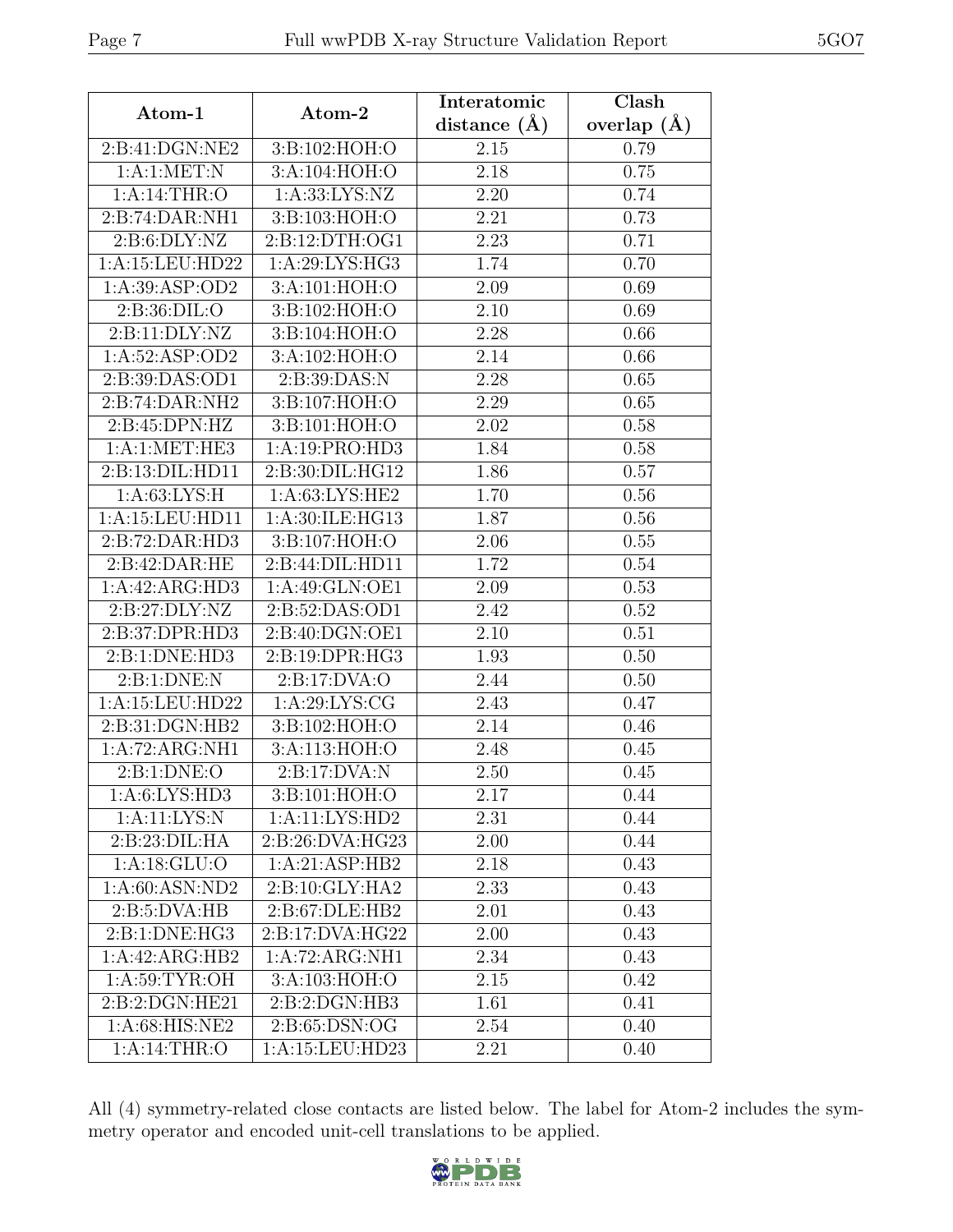| Atom-1        | $\rm{Atom}\text{-}2$                 | Interatomic<br>distance $(A)$ | Clash<br>overlap $(\AA)$ |
|---------------|--------------------------------------|-------------------------------|--------------------------|
| 3:A:143:HOH:O | 3:B:122:HOH:O[1 664]                 | 2.06                          | 0.14                     |
| 3:A:134:HOH:O | 3:A:153:HOH:O[1 554]                 | 2.08                          | 0.12                     |
| 3:A:157:HOH:O | 3: B:151: HOH:O[1 565]               | 2.13                          | 0.07                     |
|               | $3:A:156:HOH:O$ 3:B:137:HOH:O[1 564] | 2.17                          | 0.03                     |

#### 5.3 Torsion angles  $(i)$

#### 5.3.1 Protein backbone  $(i)$

In the following table, the Percentiles column shows the percent Ramachandran outliers of the chain as a percentile score with respect to all X-ray entries followed by that with respect to entries of similar resolution.

The Analysed column shows the number of residues for which the backbone conformation was analysed, and the total number of residues.

| Mol | Chain | Analysed       | Favoured   | Allowed   Outliers | Percentiles |     |
|-----|-------|----------------|------------|--------------------|-------------|-----|
|     |       | $71/76$ (93\%) | $70(99\%)$ | $1(1\%)$           | $100$ 100   |     |
|     |       | 4/76(5%)       | 3(75%)     | 1(25%)             |             |     |
| All | All   | $75/152$ (49%) | 73 (97%)   | 2(3%)              | 100         | 100 |

There are no Ramachandran outliers to report.

#### 5.3.2 Protein side chains  $(i)$

In the following table, the Percentiles column shows the percent sidechain outliers of the chain as a percentile score with respect to all X-ray entries followed by that with respect to entries of similar resolution.

The Analysed column shows the number of residues for which the sidechain conformation was analysed, and the total number of residues.

|  | Mol   Chain   Analysed   Rotameric   Outliers   Percentiles |          |              |
|--|-------------------------------------------------------------|----------|--------------|
|  | $\mid 67/68 \; (98\%) \mid 63 \; (94\%)$                    | $4(6\%)$ | $\boxed{19}$ |

All (4) residues with a non-rotameric sidechain are listed below:

| Mol | Chain | Res | l'ype  |
|-----|-------|-----|--------|
|     |       |     | VLECT. |
|     |       | 13  | 1 I .H |
|     |       | 53  |        |

Continued on next page...

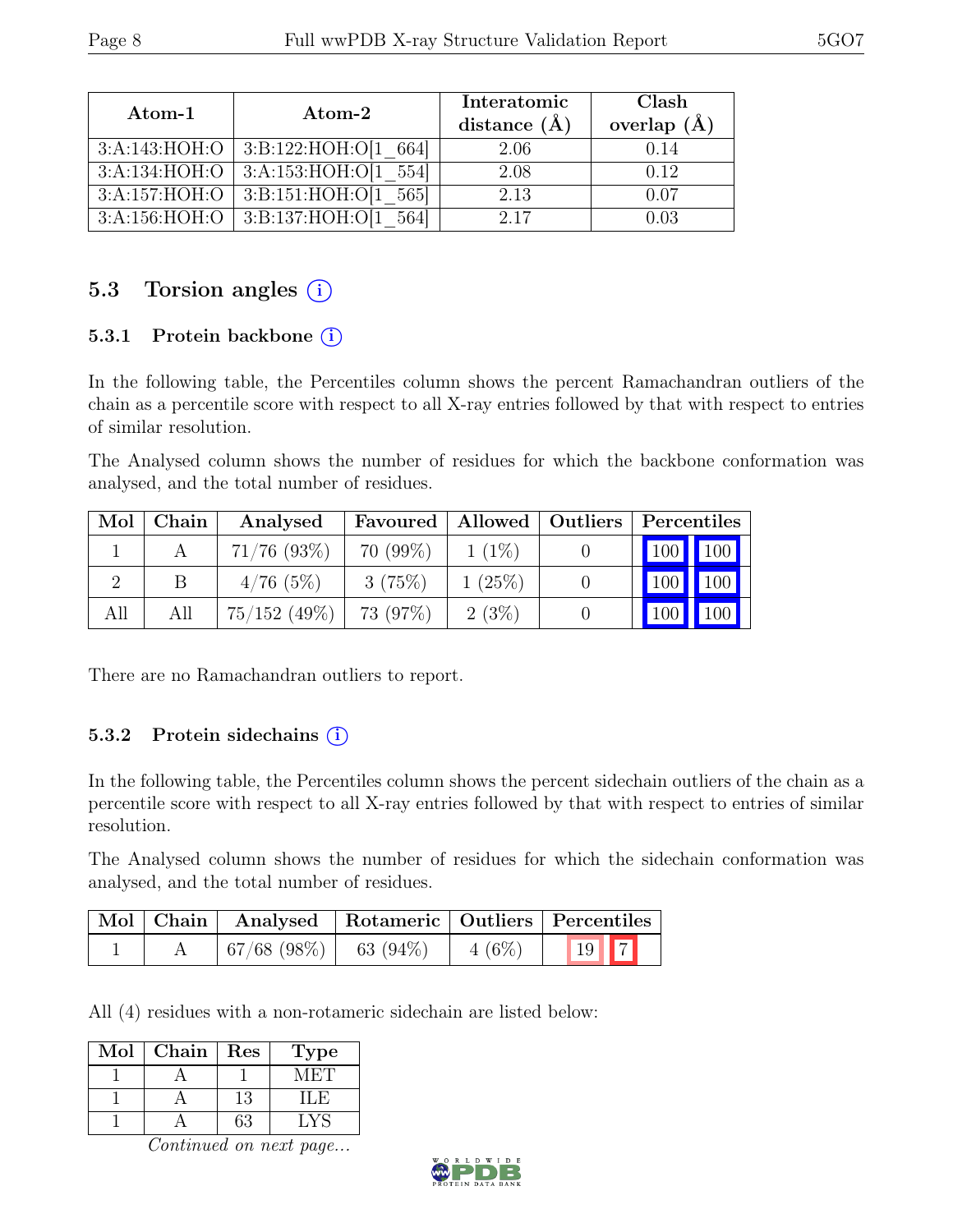Continued from previous page...

| Mol | Chain | $\mathbf{Res}$ | рe |
|-----|-------|----------------|----|
|     |       |                |    |

Sometimes sidechains can be flipped to improve hydrogen bonding and reduce clashes. There are no such sidechains identified.

#### 5.3.3 RNA  $(i)$

There are no RNA molecules in this entry.

### 5.4 Non-standard residues in protein, DNA, RNA chains (i)

70 non-standard protein/DNA/RNA residues are modelled in this entry.

In the following table, the Counts columns list the number of bonds (or angles) for which Mogul statistics could be retrieved, the number of bonds (or angles) that are observed in the model and the number of bonds (or angles) that are defined in the Chemical Component Dictionary. The Link column lists molecule types, if any, to which the group is linked. The Z score for a bond length (or angle) is the number of standard deviations the observed value is removed from the expected value. A bond length (or angle) with  $|Z| > 2$  is considered an outlier worth inspection. RMSZ is the root-mean-square of all Z scores of the bond lengths (or angles).

| Mol | Type | Chain | $^{\circ}$ Res | Link |        | Bond lengths |         |                                               | Bond angles |         |
|-----|------|-------|----------------|------|--------|--------------|---------|-----------------------------------------------|-------------|---------|
|     |      |       |                |      | Jounts | RMSZ         | $\# Z $ | Counts                                        | RMSZ        | $\# Z $ |
|     | DNE  |       |                | ↵    | 0.1.8  | חח           |         | $\mathcal{L}$ , $\mathcal{L}$ , $\mathcal{J}$ |             |         |

In the following table, the Chirals column lists the number of chiral outliers, the number of chiral centers analysed, the number of these observed in the model and the number defined in the Chemical Component Dictionary. Similar counts are reported in the Torsion and Rings columns. '-' means no outliers of that kind were identified.

|       |  |  | Mol   Type   Chain   Res   Link   Chirals   Torsions   Rings |  |
|-------|--|--|--------------------------------------------------------------|--|
| ∣ DNE |  |  | 1/5/6/8                                                      |  |

There are no bond length outliers.

There are no bond angle outliers.

There are no chirality outliers.

All (1) torsion outliers are listed below:

| Mol | Chain   Res   Type $\pm$ |  | Atoms       |
|-----|--------------------------|--|-------------|
|     |                          |  | CE-CD-CG-CB |

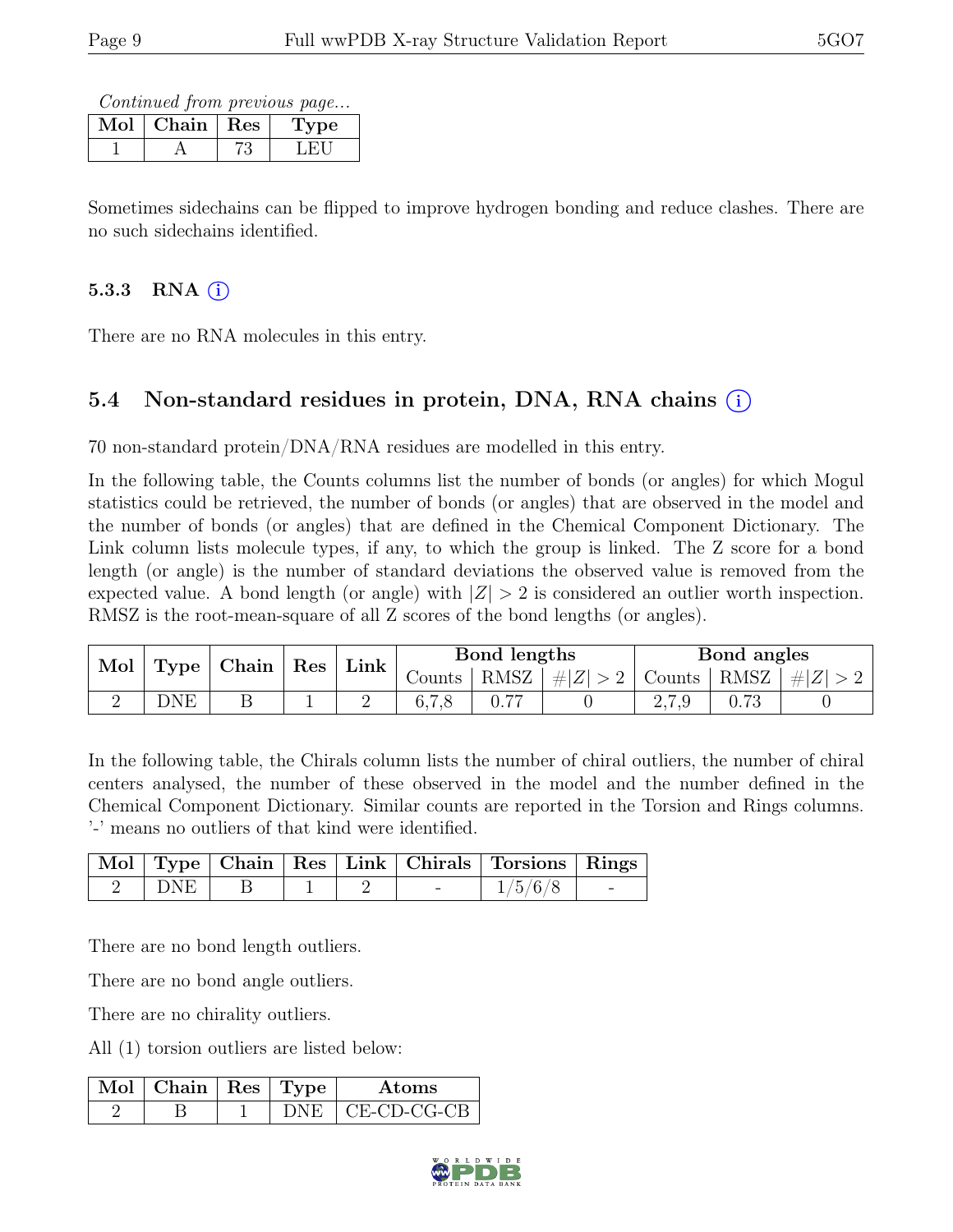There are no ring outliers.

1 monomer is involved in 4 short contacts:

|  |        | Mol   Chain   Res   Type   Clashes   Symm-Clashes |
|--|--------|---------------------------------------------------|
|  | l DNE. |                                                   |

#### 5.5 Carbohydrates (i)

There are no monosaccharides in this entry.

#### 5.6 Ligand geometry  $(i)$

There are no ligands in this entry.

#### 5.7 Other polymers (i)

There are no such residues in this entry.

#### 5.8 Polymer linkage issues (i)

There are no chain breaks in this entry.

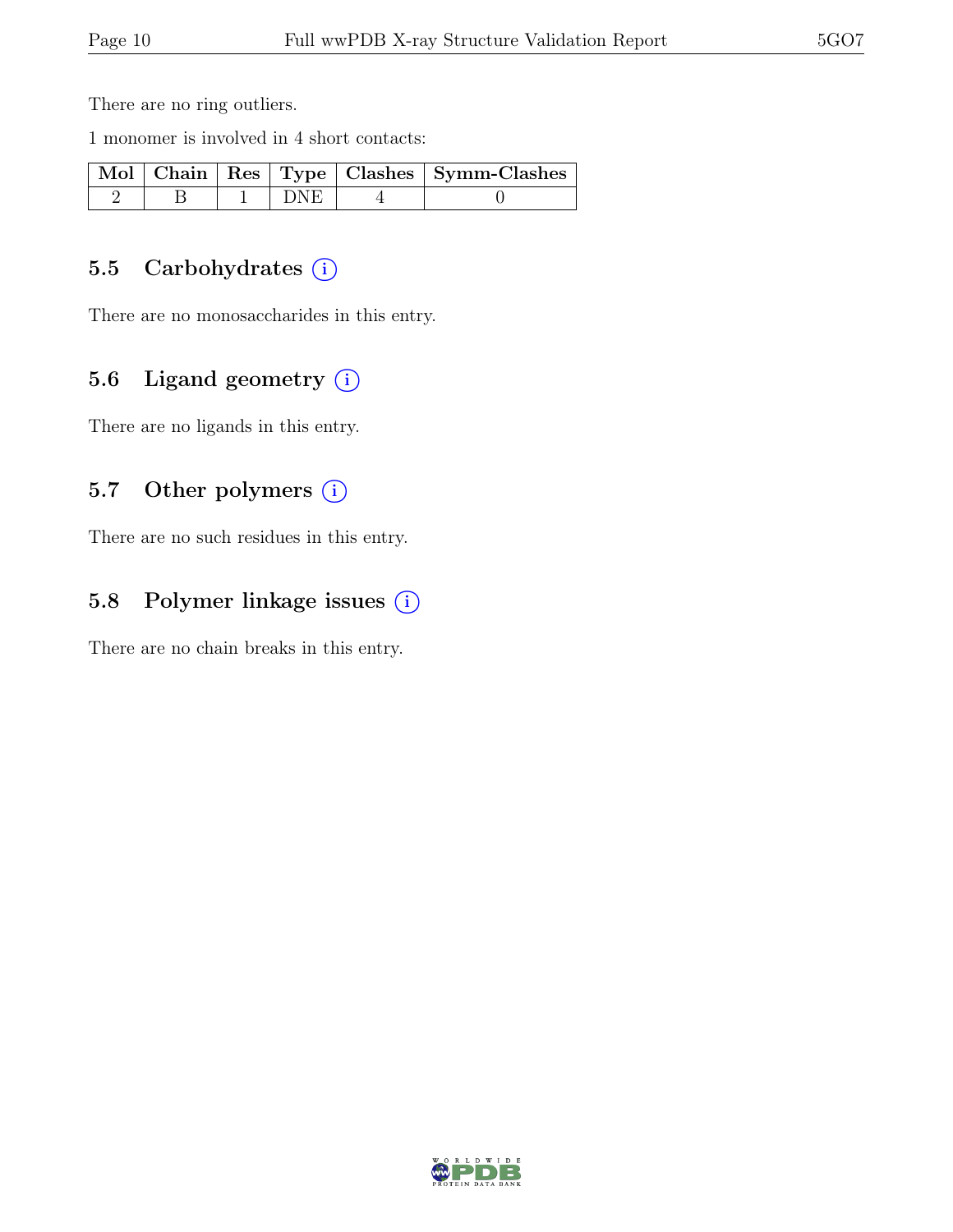## 6 Fit of model and data  $(i)$

### 6.1 Protein, DNA and RNA chains  $(i)$

In the following table, the column labelled  $#RSRZ>2$  contains the number (and percentage) of RSRZ outliers, followed by percent RSRZ outliers for the chain as percentile scores relative to all X-ray entries and entries of similar resolution. The OWAB column contains the minimum, median,  $95<sup>th</sup>$  percentile and maximum values of the occupancy-weighted average B-factor per residue. The column labelled 'Q< 0.9' lists the number of (and percentage) of residues with an average occupancy less than 0.9.

| Mol | Chain | Analysed       | ${ <\hspace{-1.5pt}{\mathrm{RSRZ}} \hspace{-1.5pt}>}$ |  | $\#\text{RSRZ}\text{>2}$ | $OWAB(A^2)$  | Q <sub>0.9</sub> |
|-----|-------|----------------|-------------------------------------------------------|--|--------------------------|--------------|------------------|
|     |       | $73/76$ (96\%) | $-0.93$                                               |  | 0   100   100            | 3, 7, 16, 19 |                  |
|     |       | 4/76(5%)       | $-0.90$                                               |  | 0   100   100            | 7, 8, 11, 20 |                  |
| All | All   | $77/152(50\%)$ | $-0.93$                                               |  | 100                      | 3, 8, 16, 20 |                  |

There are no RSRZ outliers to report.

#### 6.2 Non-standard residues in protein, DNA, RNA chains (i)

In the following table, the Atoms column lists the number of modelled atoms in the group and the number defined in the chemical component dictionary. The B-factors column lists the minimum, median,  $95<sup>th</sup>$  percentile and maximum values of B factors of atoms in the group. The column labelled 'Q< 0.9' lists the number of atoms with occupancy less than 0.9.

| Mol            | <b>Type</b> | Chain | Res | Atoms               | <b>RSCC</b> | <b>RSR</b> | $B\text{-factors}(\AA^2)$ | Q<0.9          |
|----------------|-------------|-------|-----|---------------------|-------------|------------|---------------------------|----------------|
| $\overline{2}$ | DGL         | B     | 16  | 9/10                | 0.93        | 0.13       | 9,16,27,29                | $\Omega$       |
| $\overline{2}$ | DLY         | B     | 33  | 9/10                | 0.94        | 0.11       | 6,15,19,19                | $\overline{0}$ |
| $\overline{2}$ | <b>DAR</b>  | B     | 42  | $^{\prime}12$<br>11 | 0.94        | 0.11       | 9, 14, 42, 43             | $\theta$       |
| $\overline{2}$ | <b>DGN</b>  | B     | 49  | 9/10                | 0.94        | 0.08       | 7,11,25,35                | $\theta$       |
| $\overline{2}$ | <b>DAR</b>  | B     | 74  | $^{\prime}12$<br>11 | 0.94        | 0.07       | 12,19,25,26               | $\overline{0}$ |
| $\overline{2}$ | <b>DVA</b>  | B     | 5   | 7/8                 | 0.95        | 0.09       | 6, 8, 10, 10              | $\overline{0}$ |
| $\overline{2}$ | DPN         | B     | 45  | $\sqrt{12}$<br>11   | 0.95        | 0.07       | 8,11,15,15                | $\overline{0}$ |
| $\overline{2}$ | <b>DTH</b>  | B     | 14  | 7/8                 | 0.95        | 0.08       | 8, 15, 22, 23             | $\overline{0}$ |
| $\overline{2}$ | <b>DSN</b>  | B     | 65  | 6/7                 | 0.95        | 0.08       | 4,6,11,13                 | $\overline{0}$ |
| $\overline{2}$ | <b>DAS</b>  | B     | 39  | 8/9                 | 0.95        | 0.10       | 5, 11, 22, 32             | $\theta$       |
| $\overline{2}$ | <b>DLY</b>  | B     | 11  | $\sqrt{10}$<br>9/   | 0.96        | 0.09       | 6,10,21,26                | $\overline{0}$ |
| $\overline{2}$ | DLE         | B     | 43  | 8/9                 | 0.96        | 0.07       | 3,8,15,16                 | $\overline{0}$ |
| $\overline{2}$ | DIL         | B     | 44  | 8/9                 | 0.96        | 0.10       | 7,10,13,21                | $\theta$       |
| $\overline{2}$ | DGL         | B     | 24  | $\sqrt{10}$<br>9/   | 0.96        | 0.07       | 5,9,13,17                 | $\overline{0}$ |
| $\overline{2}$ | <b>DTH</b>  | B     | 12  | 7/8                 | 0.96        | 0.07       | 10,11,16,19               | $\overline{0}$ |
| $\overline{2}$ | DLE         | B     | 50  | 8/9                 | 0.96        | 0.07       | 6,8,12,16                 | $\theta$       |

Continued on next page...

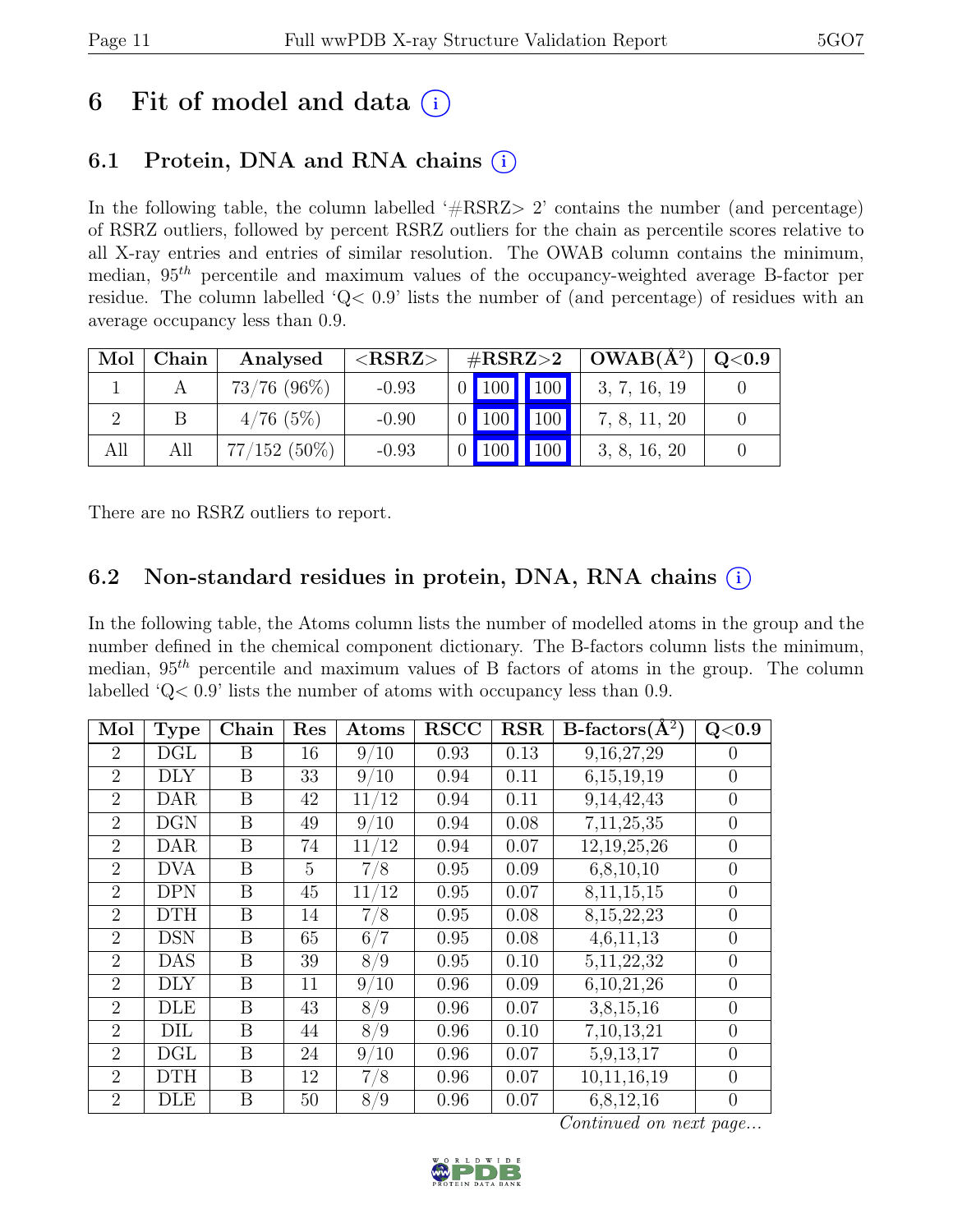| Continued from previous page |                           |                         |                 |                     |             |            |                        |                  |  |  |  |
|------------------------------|---------------------------|-------------------------|-----------------|---------------------|-------------|------------|------------------------|------------------|--|--|--|
| Mol                          | <b>Type</b>               | Chain                   | Res             | Atoms               | <b>RSCC</b> | <b>RSR</b> | B-factors $(\AA^2)$    | Q <sub>0.9</sub> |  |  |  |
| $\overline{2}$               | $\overline{\text{DGL}}$   | $\boldsymbol{B}$        | 51              | 9/10                | 0.96        | 0.07       | 4,9,19,24              | $\overline{0}$   |  |  |  |
| $\overline{2}$               | DLE                       | $\boldsymbol{B}$        | 56              | 8/9                 | 0.96        | $0.09\,$   | 4,7,9,11               | $\boldsymbol{0}$ |  |  |  |
| $\overline{2}$               | DSN                       | $\boldsymbol{B}$        | $57\,$          | 6/7                 | 0.96        | $0.07\,$   | 7,11,14,15             | $\boldsymbol{0}$ |  |  |  |
| $\overline{2}$               | DSG                       | $\boldsymbol{B}$        | 60              | 8/9                 | $0.96\,$    | $0.07\,$   | 6,11,16,18             | $\boldsymbol{0}$ |  |  |  |
| $\overline{2}$               | $\operatorname{DGL}$      | $\boldsymbol{B}$        | 64              | 9/10                | $0.96\,$    | $0.07\,$   | 6,7,25,34              | $\boldsymbol{0}$ |  |  |  |
| $\overline{2}$               | $\overline{\mathrm{DIL}}$ | $\overline{B}$          | $\overline{36}$ | $\overline{8/9}$    | $0.96\,$    | 0.07       | 4,7,11,11              | $\boldsymbol{0}$ |  |  |  |
| $\overline{2}$               | <b>DTH</b>                | B                       | 66              | 7/8                 | 0.96        | 0.09       | 3,5,10,11              | $\boldsymbol{0}$ |  |  |  |
| $\overline{2}$               | <b>DLE</b>                | $\overline{B}$          | 69              | $\overline{8/9}$    | $0.96\,$    | 0.09       | 3,6,10,11              | $\boldsymbol{0}$ |  |  |  |
| $\overline{2}$               | <b>DAR</b>                | $\boldsymbol{B}$        | 72              | 11/12               | $0.96\,$    | 0.08       | 6,11,21,26             | $\boldsymbol{0}$ |  |  |  |
| $\overline{2}$               | <b>DLE</b>                | $\overline{\mathbf{B}}$ | $\overline{73}$ | $\overline{8/9}$    | $0.96\,$    | $0.09\,$   | 8, 15, 19, 23          | $\boldsymbol{0}$ |  |  |  |
| $\overline{2}$               | <b>DPN</b>                | $\overline{B}$          | $\overline{4}$  | 12<br>11            | $0.96\,$    | $0.07\,$   | 5,7,13,17              | $\boldsymbol{0}$ |  |  |  |
| $\overline{2}$               | $\overline{DTH}$          | $\boldsymbol{B}$        | $\overline{7}$  | 7/8                 | $0.97\,$    | 0.08       | 6,6,13,14              | $\boldsymbol{0}$ |  |  |  |
| $\overline{2}$               | DLE                       | $\boldsymbol{B}$        | 15              | 8/9                 | $0.97\,$    | 0.08       | 4,10,15,16             | $\boldsymbol{0}$ |  |  |  |
| $\overline{2}$               | $\overline{\text{DLE}}$   | $\boldsymbol{B}$        | 8               | 8/9                 | $0.97\,$    | 0.07       | 5, 10, 13, 15          | $\boldsymbol{0}$ |  |  |  |
| $\overline{2}$               | <b>DVA</b>                | $\overline{\mathbf{B}}$ | 17              | $\overline{7/8}$    | $0.97\,$    | 0.06       | 9,11,12,18             | $\overline{0}$   |  |  |  |
| $\overline{2}$               | <b>DAL</b>                | $\boldsymbol{B}$        | 46              | 5/6                 | 0.97        | 0.07       | 12, 13, 17, 18         | $\theta$         |  |  |  |
| $\overline{2}$               | <b>DLY</b>                | $\boldsymbol{B}$        | 48              | 9/10                | 0.97        | 0.08       | 7,13,21,26             | $\boldsymbol{0}$ |  |  |  |
| $\overline{2}$               | $\overline{\text{DGL}}$   | $\boldsymbol{B}$        | 18              | 9/10                | $0.97\,$    | 0.06       | 4,6,22,26              | $\boldsymbol{0}$ |  |  |  |
| $\overline{2}$               | <b>DTH</b>                | $\boldsymbol{B}$        | $\overline{9}$  | 7/8                 | $0.97\,$    | 0.06       | 8, 10, 12, 17          | $\boldsymbol{0}$ |  |  |  |
| $\overline{2}$               | DSG                       | $\boldsymbol{B}$        | $25\,$          | $\overline{8/9}$    | 0.97        | 0.06       | 5,8,12,13              | $\theta$         |  |  |  |
| $\overline{2}$               | DAR                       | $\boldsymbol{B}$        | $54\,$          | 11/12               | $0.97\,$    | 0.07       | 3, 10, 18, 21          | $\boldsymbol{0}$ |  |  |  |
| $\overline{2}$               | <b>DVA</b>                | B                       | 26              | 7/8                 | 0.97        | $0.07\,$   | 7,7,12,12              | $\boldsymbol{0}$ |  |  |  |
| $\overline{2}$               | <b>DLY</b>                | $\boldsymbol{B}$        | 27              | 9/10                | 0.97        | 0.06       | 3,5,8,11               | $\boldsymbol{0}$ |  |  |  |
| $\overline{2}$               | DAS                       | $\boldsymbol{B}$        | $58\,$          | 8/9                 | $0.97\,$    | 0.06       | 5,8,12,20              | $\boldsymbol{0}$ |  |  |  |
| $\overline{2}$               | <b>DAL</b>                | $\overline{B}$          | $\overline{28}$ | $\overline{5/6}$    | $0.97\,$    | $0.07\,$   | $\overline{7,8,8,9}$   | $\overline{0}$   |  |  |  |
| $\overline{2}$               | DIL                       | B                       | 61              | 8/9                 | 0.97        | 0.07       | 9,10,11,12             | $\boldsymbol{0}$ |  |  |  |
| $\overline{2}$               | <b>DLY</b>                | $\overline{B}$          | $\overline{63}$ | 9/10                | 0.97        | 0.07       | $4,\overline{7,13,16}$ | $\boldsymbol{0}$ |  |  |  |
| $\overline{2}$               | <b>DLY</b>                | $\overline{B}$          | 29              | 9/<br>$^{\prime}10$ | 0.97        | 0.06       | 3,7,9,15               | $\boldsymbol{0}$ |  |  |  |
| $\overline{2}$               | $\overline{\text{DAS}}$   | $\overline{B}$          | $\overline{32}$ | $\overline{8/9}$    | $0.97\,$    | $0.06\,$   | $\overline{7,9,1}4,19$ | $\boldsymbol{0}$ |  |  |  |
| $\overline{2}$               | DNE                       | B                       | $\mathbf{1}$    | 8/9                 | 0.97        | 0.09       | $\overline{3,8,10,14}$ | $\overline{0}$   |  |  |  |
| $\overline{2}$               | DHI                       | $\boldsymbol{B}$        | 68              | 10/11               | $0.97\,$    | $0.06\,$   | 4,8,16,21              | $\theta$         |  |  |  |
| $\overline{2}$               | DGL                       | B                       | 34              | 9/10                | 0.97        | 0.06       | 7,10,13,17             | $\boldsymbol{0}$ |  |  |  |
| $\overline{2}$               | <b>DVA</b>                | $\boldsymbol{B}$        | 70              | 7/8                 | $0.97\,$    | 0.10       | 5,8,10,12              | $\theta$         |  |  |  |
| $\overline{2}$               | <b>DLY</b>                | B                       | 6               | 9/10                | 0.97        | 0.06       | 6,7,10,11              | $\boldsymbol{0}$ |  |  |  |
| $\overline{2}$               | <b>DPR</b>                | $\boldsymbol{B}$        | 38              | 7/8                 | 0.97        | 0.07       | 5,7,11,11              | $\overline{0}$   |  |  |  |
| $\overline{2}$               | DIL                       | B                       | 13              | 8/9                 | 0.97        | 0.07       | 8, 12, 17, 18          | $\overline{0}$   |  |  |  |
| $\overline{2}$               | DIL                       | B                       | $30\,$          | 8/9                 | 0.98        | 0.06       | 3,7,7,8                | $\theta$         |  |  |  |
| $\overline{2}$               | <b>DTY</b>                | B                       | 59              | 12/13               | 0.98        | 0.06       | 3,7,14,21              | $\boldsymbol{0}$ |  |  |  |
| $\overline{2}$               | DIL                       | $\boldsymbol{B}$        | 23              | 8/9                 | 0.98        | 0.05       | 2,4,7,7                | $\overline{0}$   |  |  |  |
| $\overline{2}$               | <b>DGN</b>                | B                       | $\overline{2}$  | 9/10                | 0.98        | 0.05       | 4,9,14,20              | $\theta$         |  |  |  |
| $\overline{2}$               | DGN                       | B                       | 62              | 9/10                | 0.98        | 0.06       | 5,9,12,14              | $\theta$         |  |  |  |
| $\overline{2}$               | DIL                       | B                       | $\sqrt{3}$      | 8/9                 | 0.98        | 0.05       | 3,5,10,10              | $\boldsymbol{0}$ |  |  |  |

Continued from previous page...

Continued on next page...